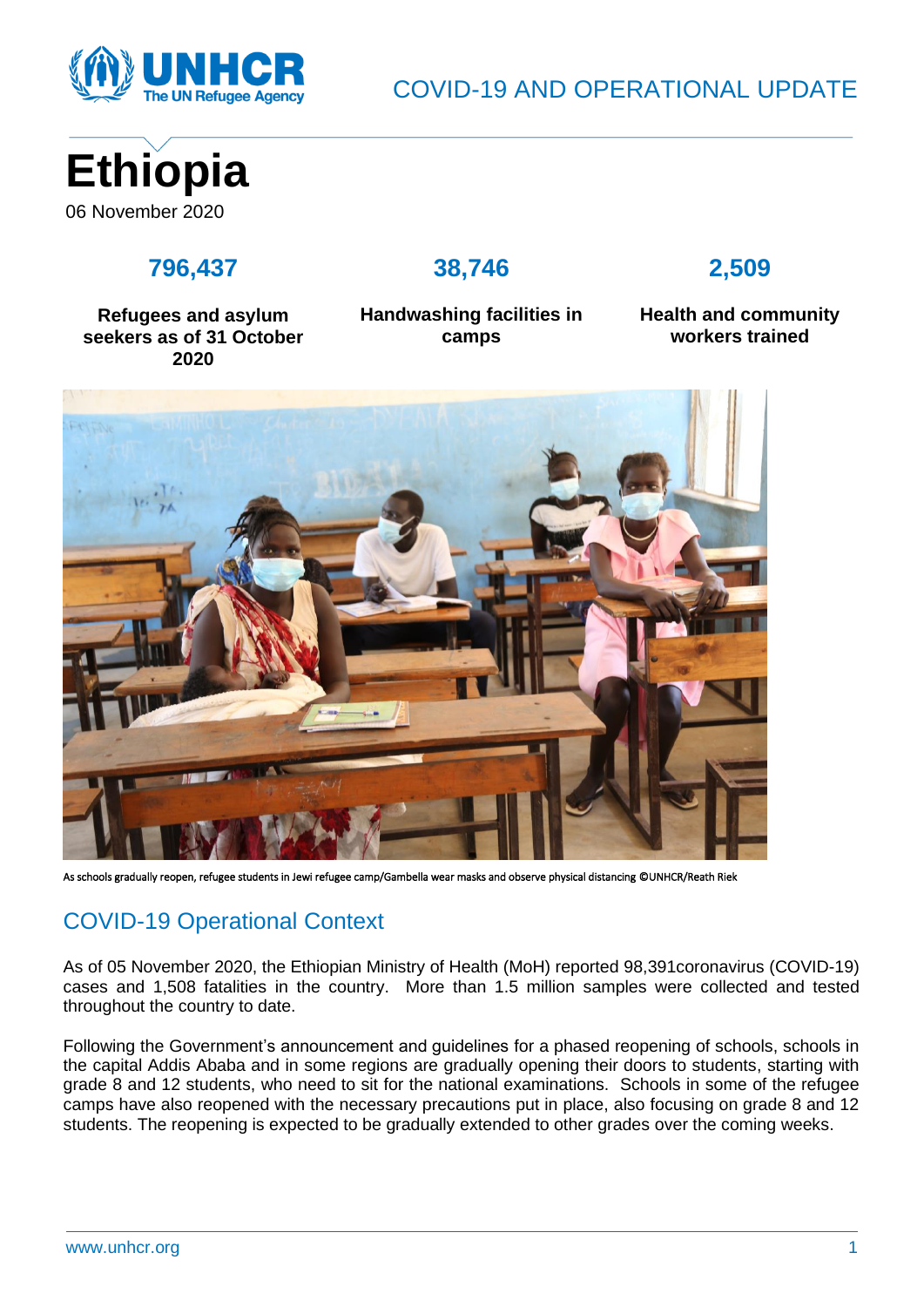## COVID-19 Prevention and Response

The Government's Agency for Refugee and Returnee Affairs (ARRA) and UNHCR, together with the Regional Health Bureaus and other health partners continue to reinforce their response to COVID-19 in both refugee camps and other locations sheltering refugees and asylum seekers. They have enhanced communication and hygiene and are continuously working to reduce overcrowding to curb the spread of the virus. Supplies of water and soap continue to be reinforced, together with the installation of handwashing stations, as well as ongoing strengthening of health services, equipping isolation and quarantine centers, and the provision of personal protective equipment for health care workers, first responders and others.

- **Five** ICU beds, **5** patient monitors, **50** oxygen cylinders, **10** oxygen concentrators and **300** coverall gowns are being delivered to the Gambella Regional Health Bureau to help in the COVID-19 response in the Gambella Region.
- **PPEs**, **COVID-related medicines** and **medical equipment** worth approximately 1 million USD are being delivered for health services and health staff while a fresh procurement order for medicines and medical equipment for both COVID and regular health programmes has just been placed.
- **38,746 handwashing stations** have been installed in communal centres and households in all the 26 refugee camps to promote regular handwashing with soap. **37,477** of these have been installed in refugee households and **1,269** were set up in communal facilities providing services to refugees and asylum seekers. More capacity is needed to ensure that every refugee household has a handwashing facility.
- Over **2,509** trained **health and community outreach workers** are actively engaged in awareness raising, case investigation and management, as well as mitigation, prevention and control of the virus. They include **446** healthcare workers, **22** laboratory technicians and **1,719** community outreach workers who are serving both the refugees and the communities hosting them. In addition, refugee representatives, Refugee Outreach Volunteers (ROVs), women, youth and child committees and other community representatives were trained and are actively engaged to ensure that basic preventive measures are observed in the communities.
- **The daily average per capita water distribution** in the refugee camps stands at **18.4** liters, with six refugee camps out of 26 receiving less than 15 liters per person per day, below the UNHCR minimum standard of 20 litres per person per day. UNHCR, ARRA and partners are working to ensure that all refugees have access to adequate potable water in keeping with the minimum international standards.
- **Isolation facilities**, known as Temporary Assessment Units, have been set up in all refugee camps to temporarily quarantine possible suspected COVID-19 cases pending their transfer to Government isolation and treatment facilities, if necessary. UNHCR is working to equip these facilities and extend support to the Government-run treatment centers which are also accessible to refugees. Recently, UNHCR provided **160** hospital beds and **170** mattresses to help furnish the camp-based isolation centres in Melkadida. It also donated medical equipment to the Governmentrun COVID-19 treatment centre in Dollo Ado and **100** coverall gowns to the Gambella Regional Health Bureau for use by medical personnel who are collecting samples for testing. In the Afar Region, sheltering thousands of refugees in Aysaita and Barahle Camps, UNHCR supported the equipping of two Government quarantine facilities, providing **40** beds, mattress and beddings, two **10,000-litre** water tanks and **four pedal hand-washing machines.**
- In the capital, Addis Ababa, where over 33,000 urban refugees reside, UNHCR is **communicating with refugees via telephone helplines, WhatsApp and Telegram groups**. Refugee Outreach Volunteers (ROVs) and refugee leaders are also helping raise awareness. In order to meet additional expenses for soap and other sanitary materials, UNHCR provides an additional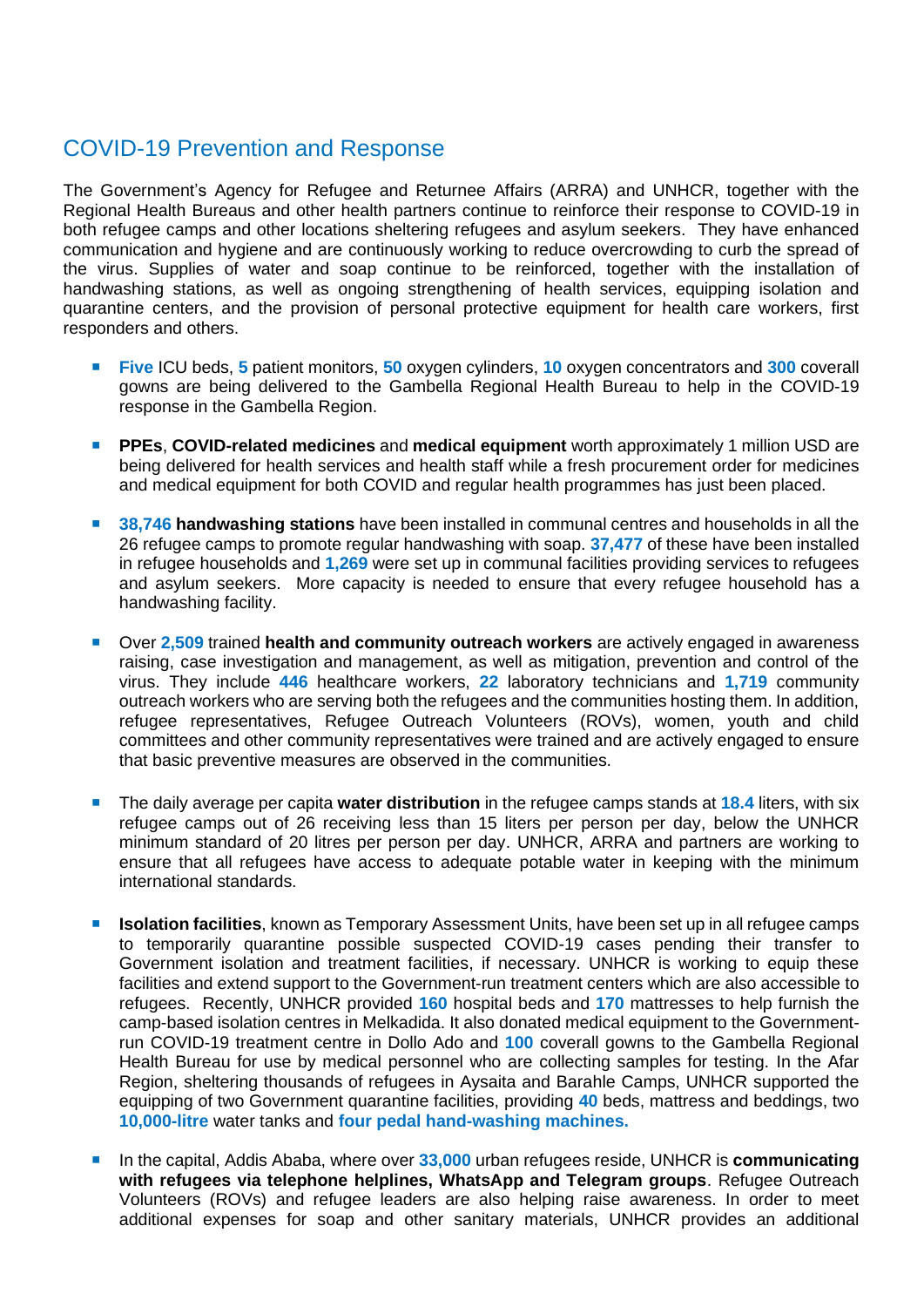

allowance of 300 Ethiopian Birr (US\$ 7.98) per person per month, to those refugees entitled to monthly living allowances.

 UNHCR is **supporting the inter-agency COVID-19 response to the IDP situation** in the country, distributing non-food items, equipping isolation and quarantine centers and providing community communications on health messaging.

## COVID Impact and Challenges

**Health Impact:** Pivoting of much of UNHCR's limited health budget to the COVID-19 prevention and response efforts is resulting in strain on the provision of regular essential health services in the refugee camps. This, in turn, will pose challenges in continuity of maternal and child health services, disease control programmes such as for HIV, TB and Malaria, among others. The reallocation of funds to combat COVID-19 may also negatively impact the efforts already made towards the control of non-communicable diseases including diabetes, hypertension and mental health.

**Economic impact**: UNHCR continues to closely monitor how the COVID-19 pandemic is affecting the socio-economic dynamics of the different refugee hosting areas, including through referencing third party assessment reports on impacts on enterprises and jobs. In addition to COVID-19, refugee hosting areas are also under the double threat of the Desert Locust invasion and floods. Many projects funded by partners continue to report implementation challenges as a result of COVID-19 measures and changed priorities. Refugees in many of the camps indicate that the pandemic has negatively affected their economic and food security, with some mentioning that opportunities for maintaining their self-reliance through income earned by working as daily laborers are now limited due to COVID-19. Others who run small-scale businesses have also reported significant reductions in business opportunities.

UNHCR received **USD 9.8 million** out of its financial requirements of **USD 34.7 million** for the COVID-19 response. The funding shortfall is limiting UNHCR's ability to effectively respond to the pandemic as resources are not enough to procure all needed PPEs, medicines, WASH facilities and other supplies. Inadequate WASH infrastructure, lack of additional space in schools and lack of masks for school children are also making school reopening challenging.

## Operational Response Updates

**Developing Situation in Tigray Region**: UNHCR is concerned by the impact of the ongoing conflict and the declaration of a six-month state of emergency on the humanitarian situation in the Tigray Region. This is adding to the already difficult situation precipitated by COVID-19, particularly on our protection and humanitarian response for Eritrean refugees and any potential internal displacement. Humanitarian activities are limited by the current situation. Phone and internet services are down in the Tigray Region, making communication nearly impossible. There is a shortage of fuel and banking services which were halted, resulting in a lack of access to cash. Of concern is the impact of restricted lifesaving services leading to a deterioration of the humanitarian needs and physical security in the camps. We are also concerned about the safety of refugees and UNHCR and partner staff due to the relative proximity of the camps to the border areas.



**New arrivals in Gambella**: Out of the 8,220 new arrivals at the Pagak Reception Centre in Gambella in 2020, 3,565 have been relocated to date to Ngueniyyel Refugee Camp where they were isolated for 14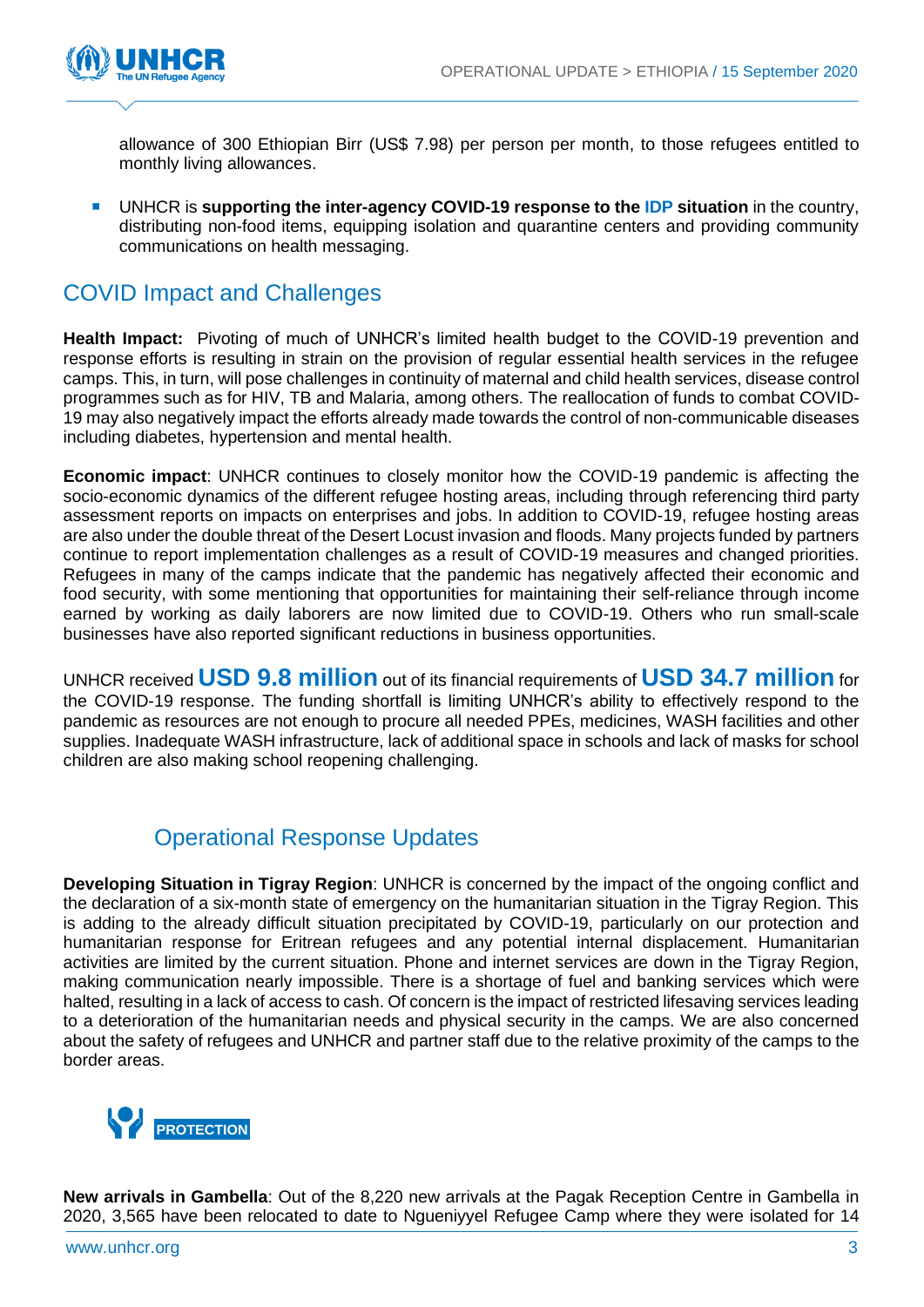days before being assigned family shelters. They are subsequently being comprehensively registered and issued with proof of registration documents, ration cards and ID cards as appropriate. A total of 4,655 new arrivals are still in Pagak awaiting relocation. In the meantime, they are receiving emergency care and assistance.

**Phone survey in Shire**: UNHCR conducted a phone survey involving 41 unaccompanied and separated children in the Tigray Region, in order to better understand the protection environment for refugee children during the COVID-19 pandemic. The questions raised, ranged from their knowledge of how to protect themselves from coronavirus, access to PPEs and onward movement. Some 93% of the respondents felt they had significant information to protect themselves from COVID-19, with 80% reporting they have the necessary PPEs at hand.

Among the respondents, 92% said they do not know anyone who undertook an onward movement over the last seven months while 5% confirmed that they knew some children who had actually moved out of the camp during that period. Moreover, 15% of the children mentioned that even with COVID-19 realities, they were still "very likely" or "likely" to move onwards, without specifying whether that would be to other locations in Ethiopia or to other countries. Regarding the quality of child protection case management, 15% noted child protection case management services are "poor", while roughly 65% rated the services as "very good" or "good". The survey also included questions on safety, with 85% of children responding that they felt safe in their current living environment,



**Reopening Schools**: Schools have started reopening in camps in the Tigray region, albeit in a staggered manner, with the Early Childhood Care and Development (ECCD) being the first to reopen on 19 October by the International Rescue Committee (IRC). This was followed by ARRA resuming classes for 8<sup>th</sup> grade students in Shimelba camp on 27 October. There is a plan to resume classes for grades 9 and 11 on 9 November, if the current insecurity situation in the Tigray Region allows it. In Gambella, ARRA, Plan International and World Vision have started 45-day catch-up classes for students in 8 and 12 grades in Jewi camp, in preparation for the national examinations.

Preparations are still underway to reopen all schools in the different refugee camps. A recent joint multiagency assessment mission to the camps in the Gambella Region observed that work is in progress to put in place the necessary precautionary measures before classes resume.

**Dollo Ado Teachers' College graduates refugee teachers**: The Dollo Ado Teachers' Training College graduated its first batch of 233 school teachers including 17 Somali refugees who fled insecurity in their country. They studied for three years in the college which was established with support from the Ikea Foundation, as part of the effort to address the critical shortage of qualified teachers in the region. Not only will this help improve the quality of education, but it will also promote the Government of Ethiopia's commitment to increase the enrollment of refugee students at different levels of the education ladder.



*Pictured here are five of the 17 refugee teachers recently graduated from the Dollo Ado Teachers' college. ©UNHCR/Giulia Naboni*

"I'm happy I successfully completed my

studies and graduated today", said a vividly elated Yusuf Isack Ibrahim, a resident of Kobe Refugee Camp. "I would like to impart my knowledge in the minds of the young generation".